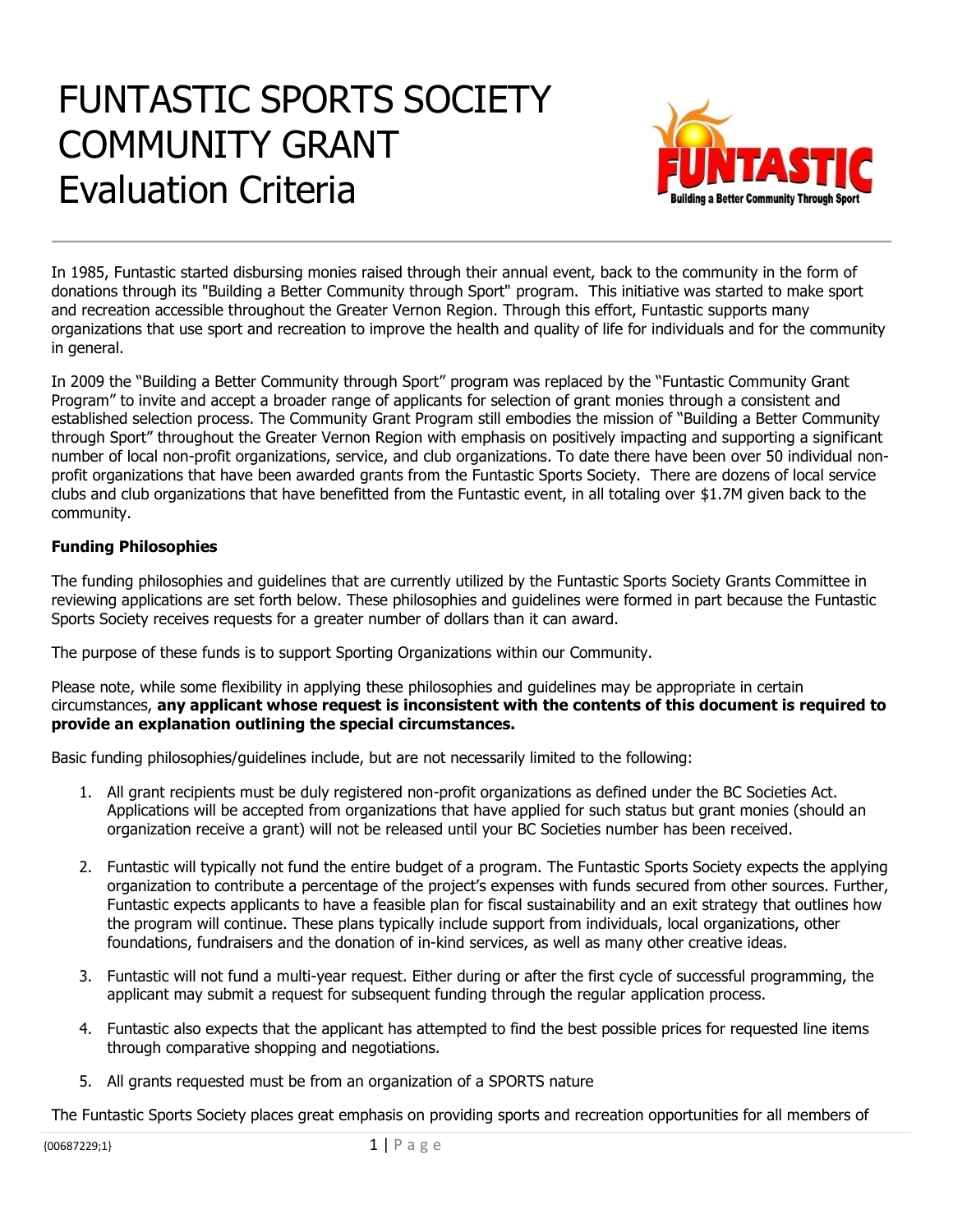our community.

#### **Funding Guidelines**

The Funtastic Sports Society **will consider funding requests** from areas including Vernon, Coldstream, Lavington, Lumby and Areas B & C.

Applications will be considered for the following:

- Playground access and field access, and accessibility needs
- Sports and Recreation equipment
- Certain construction costs (not cosmetic in nature)

Typically, the Funtastic Sports Society **will not fund requests** for the following items:

- Clothing, food and beverage
- Tournament entry fees; awards and trophies
- Travel expenses
- Academic scholarships (we have a separate scholarship program)
- Research studies
- Donations for fundraising tournaments
- Administrative costs, including salaries, office equipment (computers etc)

## **Application Evaluation Criteria**

All eligible project requests will be evaluated on the basis of the following criteria:

#### **Impact**

- Degree to which the project supports an understanding of Funtastic's "Building a Better Community Through Sport."
- Evidence that the project is likely to have a lasting and significant impact and outcome that will benefit the community.

#### **Project**

- Evidence that the organization applying for grant funds has identified an audience, knows their needs, and has designed the project accordingly.
- The grants committee favours applications that have a detailed plan in place.
- Reasonable timeline for completion of project.

#### **Outcomes Measurement**

• Degree to which the applicant can track positive outcomes that result from this project.

#### **Leadership**

• The application is strengthened when there is evidence that the leadership is capable of carrying out the project's activities to a successful conclusion.

# **Project Sustainability**

- Preference will be given to projects that are viable and have financial accountability to completion.
- Provide a budget that outlines:
	- o Costs
	- o Viability
	- o Sustainability
	- o Outcome

# **Report & Recognition**

- All projects must be complete within 12 Months of receipt of the funds.
- Must demonstrate how Funtastic will be recognized for the provided funding.